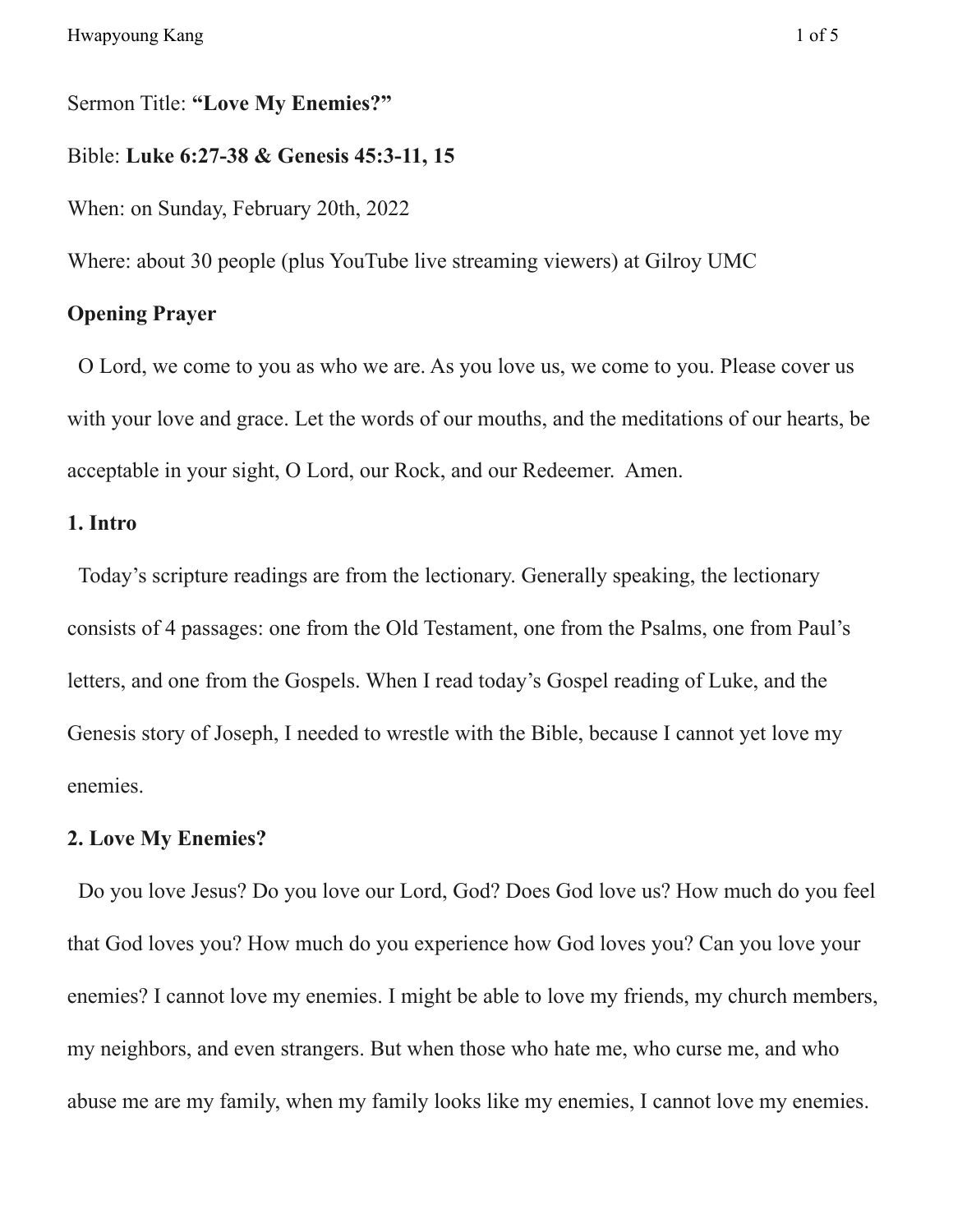Sometimes, my family, the closest people in my life, are the most difficult ones for me to love.

## **3. Joseph in Genesis**

In the Bible, there are two Josephs who are well-known to us. In the Gospel, there are Mary and Joseph. In the story of the first Christmas, Joseph is Mary's husband. Today's Joseph is another Joseph from Genesis. Joseph's father was Jacob. Jacob had four wives, which was normal in their culture at that time. Joseph was born as the 11th son. However, Father Jacob loved Joseph most. That's because Joseph was the 1st son from Jacob's most loved wife, Rachel. Among 12 sons, Joseph was preferred by his father, Jacob. This made the other brothers jealous and angry. When Joseph was 17 years old, he was abandoned by his brothers, and eventually he was sold as a slave into Egypt. If you were Joseph, could you love your brothers? Those who hated you, those who abandoned you, and those who sold you as a slave? When our family acts like enemies, how can we love our family members? Could we even forgive them? Or could we forget them?

#### **4. Joseph's Successful and Joyful Moment**

Joseph was sold as a slave into Egypt. Even though he was a foreign slave in Egypt, he was honest and smart to get through many difficulties. He also had a special wisdom to interpret and understand dreams. With his wisdom, he interpreted Pharaoh's dreams, and he became the highest official next to Pharaoh when he was 30 years old. He was sold by his brothers when he was 17 years old. For 13 years, what did his life look like? When he was 37 years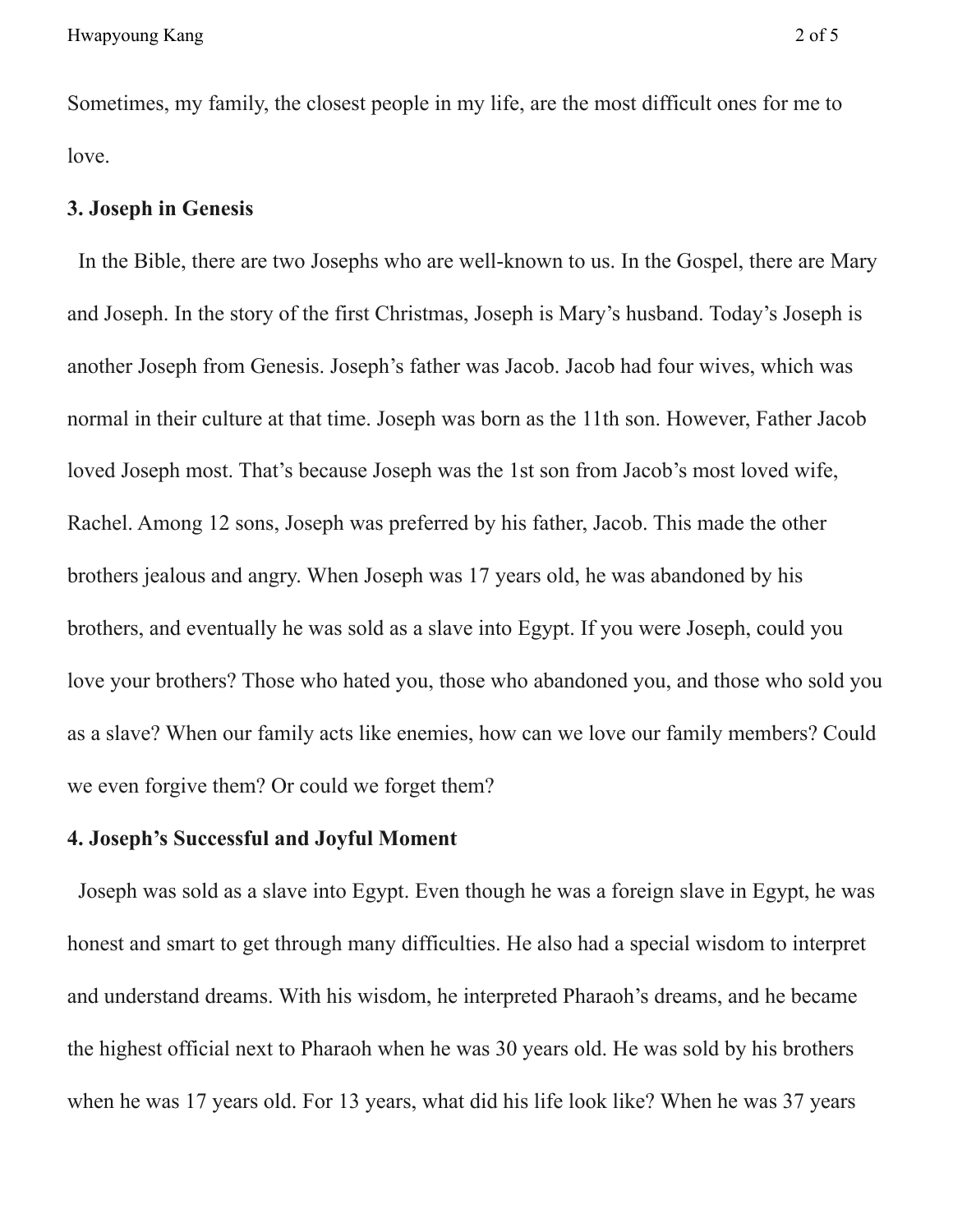old, he had two sons: Manasseh and Ephraim. The name of Manasseh means "For God has made me forget all my hardship and all my father's house." The name of Ephraim means "For God has made me fruitful in the land of my misfortunes." Even after 20 years, Joseph could not forget his family, who had acted as his enemies, causing his most painful moments.

Then, there were the years of the famine not only in Egypt but also where Jacob and Joseph's brothers lived. Joseph's brothers came to Egypt to ask for help. Because Joseph was the highest official dealing with the famine in Egypt, the brothers needed to meet Joseph. If you were Joseph, when your jealous and hating brothers came to you, how would you feel like reacting? Joseph was not 17 years old any more. He was neither weak nor vulnerable. He had the power. Would you want to take revenge on them? Or would you want to just ignore them?

In today's scripture reading of Genesis, Joseph revealed himself to his brothers, not to avenge them, but to forgive and love them. Even though his brothers acted like the enemies, Joseph showed his mercy and kindness. In other words, we can say that Joseph loved his enemies. When Joseph became the highest official, it was a great successful moment. But when Joseph wept with his brothers, it was a wonderful and joyful moment, because there was forgiveness, and a love.

## **5. In His Time**

What a beautiful story! But I am not Joseph. I am Hwapyoung. No one sold me as a slave. I do not want to share the details, but there were moments when my closest people could not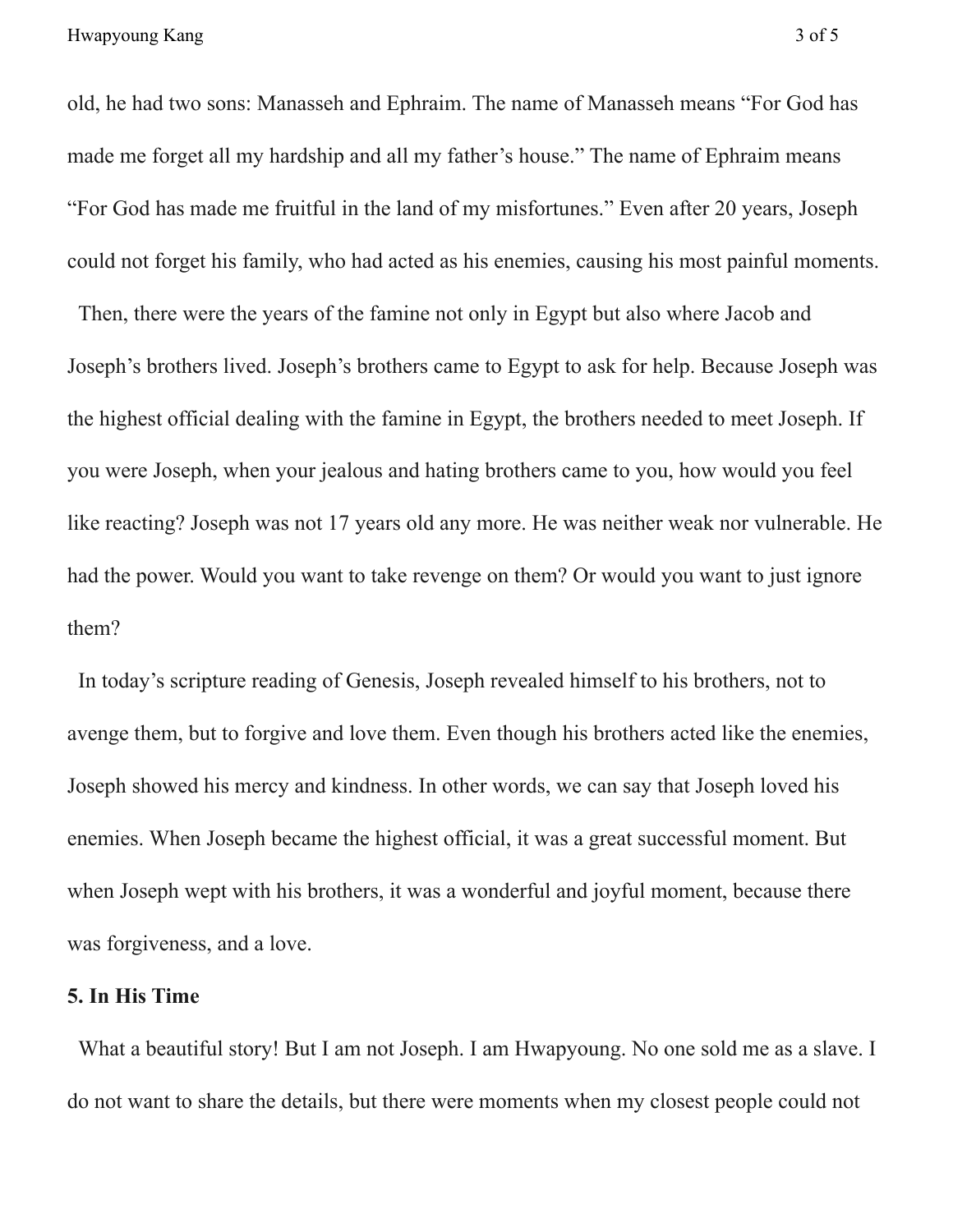understand my dream, when my family did not agree with my difficult and important choices. When I needed support and encouragement, my closest people were not there. Sometimes, I felt like they were the enemies who judged me, and who were against me. So, I cannot love my enemies. Jesus' teaching to love my enemies bothers me, when it comes to my family.

But one thing I can learn from Joseph is that Joseph saw God in his hardship and suffering. It took a while for Joseph to see God in his life. It was a very very slow process. When he was 17 years old, he was sold by his brothers. When he was about 39 years old, he forgave his brothers. It took about 22 years. It was just the beginning.

When I looked back, when my family looked like my enemies, I wondered "Where was God?" I could not see God. God's language was silence. Please remember that this was not a sudden and quick process. Between the lines, there were a lot of times, like Joseph's 22 years. I wondered again "Where was God?" I saw that God was there. But God's language was still silence. Then, I wondered "How was God?" I saw God's tears. But I did not want to see God's tears. God's tears bothered me somewhat. Later, I wondered "Where were God's tears?" I heard the sound of God's tears. That made me cry. And my crying tears led me to see myself in those painful or somewhat numb situations. I saw myself who was weak and vulnerable, and who did not know what to do. I felt numb first. But slowly, I felt my pain. It made my body sick. I saw God who was waiting for me. I saw God who was crying with me. And I still cry sometimes.